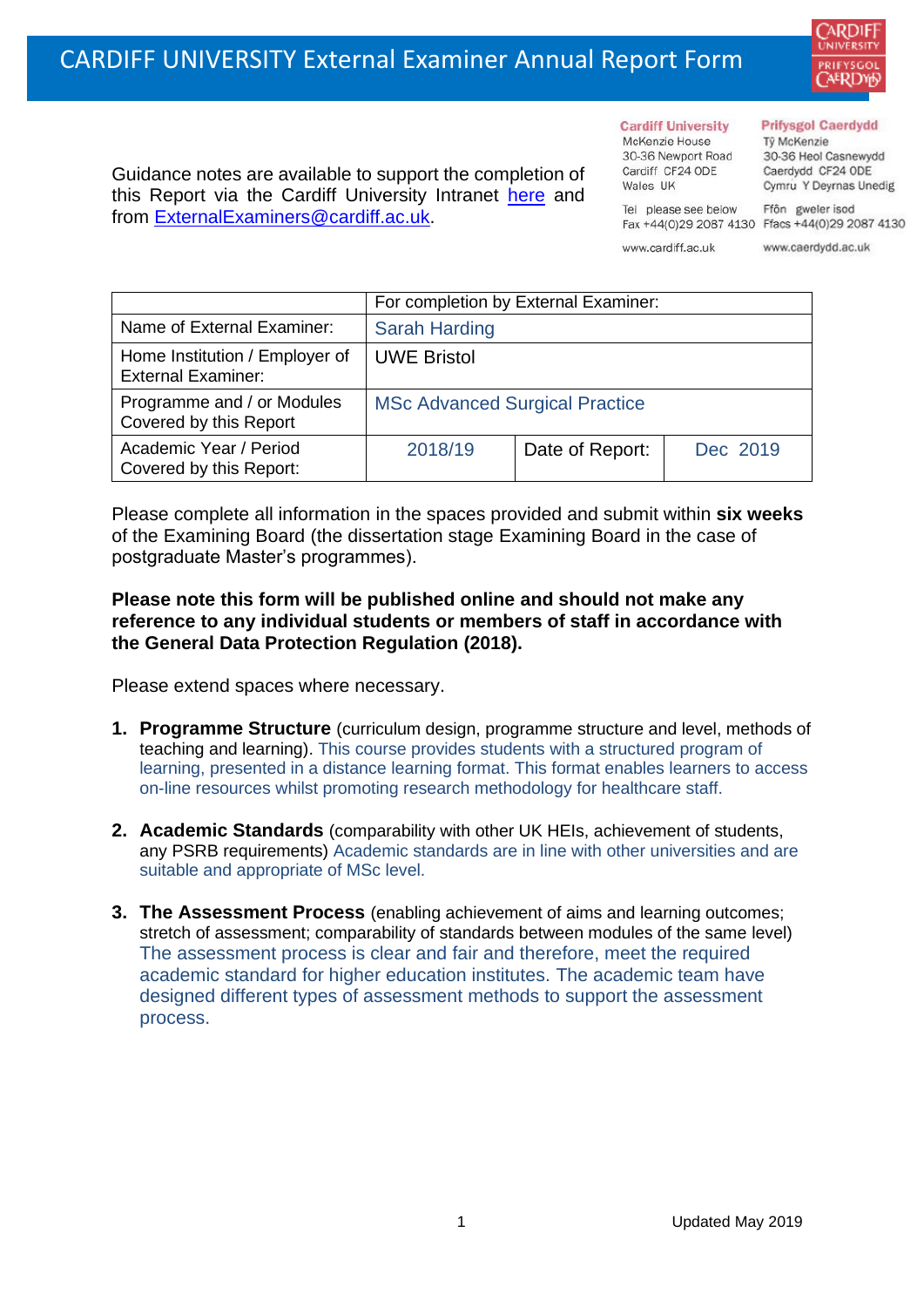4. **Examination of Master's Dissertations (if applicable)** (sample of dissertations received, appropriateness of marking schemes, standard of internal marking, classification of awards)

Three dissertations have been reviewed, two passes and one fail. I was impressed at the amount of comments on all dissertations from the marker. These comments highlight both areas for improvement and areas of achievement. The dissertation that failed was offered a comprehensive list of improvements for resubmission. The marking criteria is commensurate with other higher education providers.

### **5. Year-on-Year Comments**

[Previous External Examiner Reports are available from the Cardiff University Website [here.](https://www.cardiff.ac.uk/public-information/quality-and-standards/external-examiner-reports)] This is the first EE report I have completed.

**6. Preparation for the role of External Examiner (for new External Examiners only)** (appropriateness of briefing provided by the programme team and supporting information, visits to School, ability to meet with students, arrangements for accessing work to review)

No formal induction has been offered and an induction would have been beneficial in preparation for the role of external examiner. This could have included using the Blackboard (BB) system. However, the academic team offered thorough explanation on the course and provided a session exploring and navigating the module and its structure. I am also grateful for the AV's the module leader has sent me to navigate BB. The team has continued to support the EE through the first year of appointment.

- **7. Noteworthy Practice and Enhancement** (good and innovative practice in learning, teaching and assessment; opportunities for enhancement of learning opportunities) The academic team demonstrate an innovative approach to provide learners with a structured program. Resources are well thought out. Feedback is detailed and clear which provides leaners with the opportunity for progressive learning.
- **8. Appointment Overview (for retiring External Examiners only)** (significant changes in standards, programme/discipline developments, implementation of recommendations, further areas of work)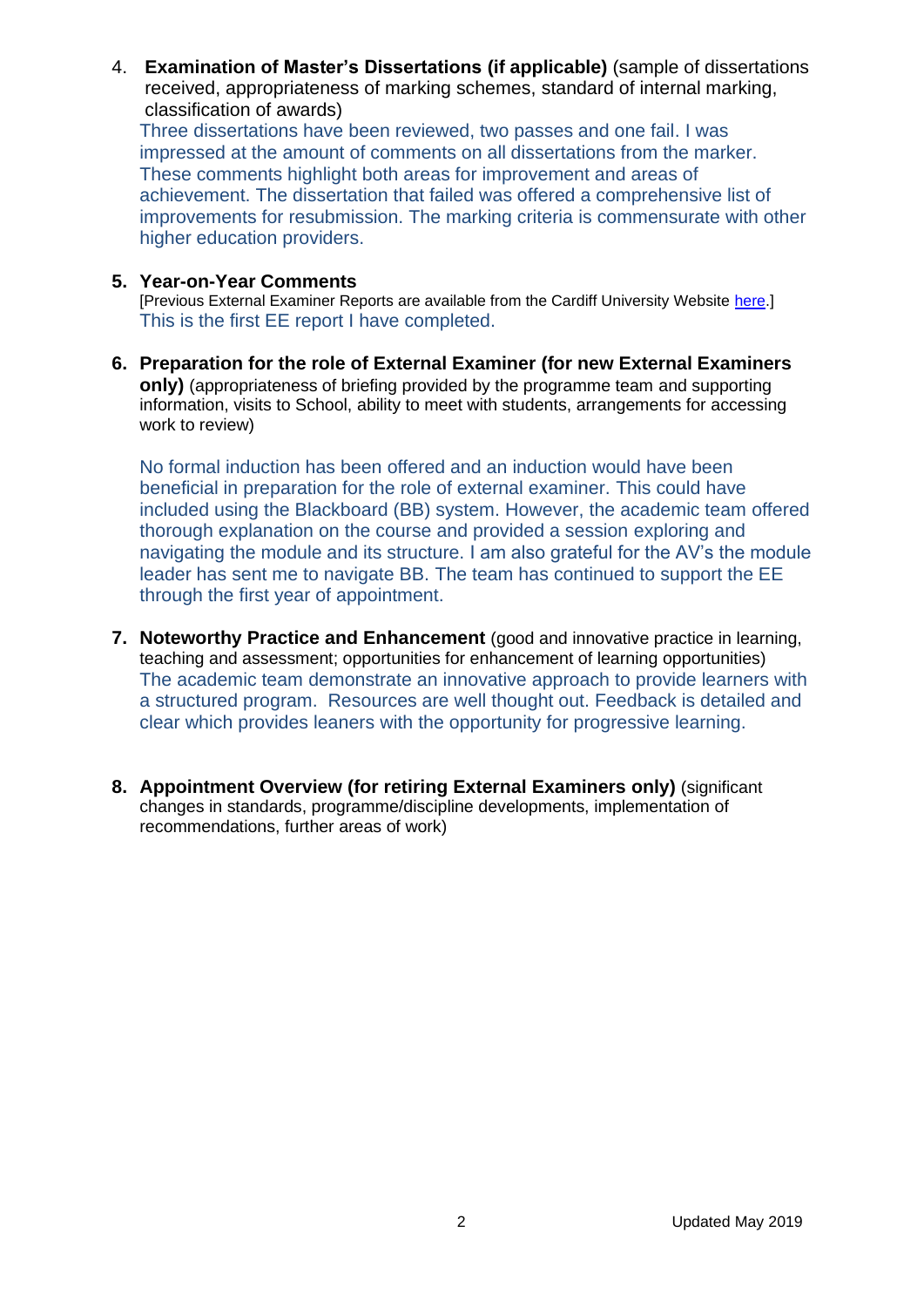# **9. Annual Report Checklist**

Please include appropriate comments within Sections 1-7 above for any answer of 'No'.

|                                     |                                                                                                                                                             | <b>Yes</b><br>(Y) | <b>No</b><br>(N) | N/A<br>(N/A) |
|-------------------------------------|-------------------------------------------------------------------------------------------------------------------------------------------------------------|-------------------|------------------|--------------|
| <b>Programme/Course information</b> |                                                                                                                                                             |                   |                  |              |
| 9.1                                 | Did you receive sufficient information about the Programme and<br>its contents, learning outcomes and assessments?                                          | Y                 |                  |              |
| 9.2                                 | Were you asked to comment on any changes to the assessment<br>of the Programme?                                                                             |                   | N                |              |
|                                     | Commenting on draft examination question papers                                                                                                             |                   |                  |              |
| 9.3                                 | Were you asked to approve all examination papers contributing<br>to the final award?                                                                        |                   |                  | <b>NA</b>    |
| 9.4                                 | Were the nature, spread and level of the questions appropriate?                                                                                             |                   |                  | <b>NA</b>    |
| 9.5                                 | Were suitable arrangements made to consider your comments?                                                                                                  |                   |                  | <b>NA</b>    |
| <b>Examination scripts</b>          |                                                                                                                                                             |                   |                  |              |
| 9.6                                 | Did you receive a sufficient number of scripts to be able to assess<br>whether the internal marking and classifications were appropriate<br>and consistent? | Y                 |                  |              |
| 9.7                                 | Was the general standard and consistency of marking<br>appropriate?                                                                                         | Y                 |                  |              |
| 9.8                                 | Were the scripts marked in such a way as to enable you to see<br>the reasons for the award of given marks?                                                  | Y                 |                  |              |
| 9.9                                 | Were you satisfied with the standard and consistency of marking<br>applied by the internal examiners?                                                       | Y                 |                  |              |
| 9.10                                | In your judgement, did you have the opportunity to examine a<br>sufficient cross-section of candidates' work contributing to the<br>final assessment?       | Y                 |                  |              |
|                                     | <b>Coursework and practical assessments</b>                                                                                                                 |                   |                  |              |
| 9.11                                | Was the choice of subjects for coursework and / or practical<br>assessments appropriate?                                                                    | Y                 |                  |              |
| 9.12                                | Were you afforded access to an appropriate sample of<br>coursework and / or practical assessments?                                                          | Y                 |                  |              |
| 9.13                                | Was the method and general standard of assessment<br>appropriate?                                                                                           | Y                 |                  |              |
| 9.14                                | Is sufficient feedback provided to students on their assessed<br>work?                                                                                      | Y                 |                  |              |
|                                     | <b>Clinical examinations (if applicable)</b>                                                                                                                |                   |                  |              |
| 9.15                                | Were satisfactory arrangements made for the conduct of clinical                                                                                             |                   |                  | <b>NA</b>    |
|                                     | assessments?                                                                                                                                                |                   |                  |              |
|                                     | <b>Sampling of work</b>                                                                                                                                     |                   |                  |              |
| 9.16                                | Were you afforded sufficient time to consider samples of<br>assessed work?                                                                                  | Y                 |                  |              |
| <b>Examining board meeting</b>      |                                                                                                                                                             |                   |                  |              |
| 9.17                                | Were you able to attend the Examining Board meeting?                                                                                                        | Y                 |                  |              |
| 9.18                                | Was the Examining Board conducted properly, in accordance with<br>established procedures and to your satisfaction?                                          | Y                 |                  |              |